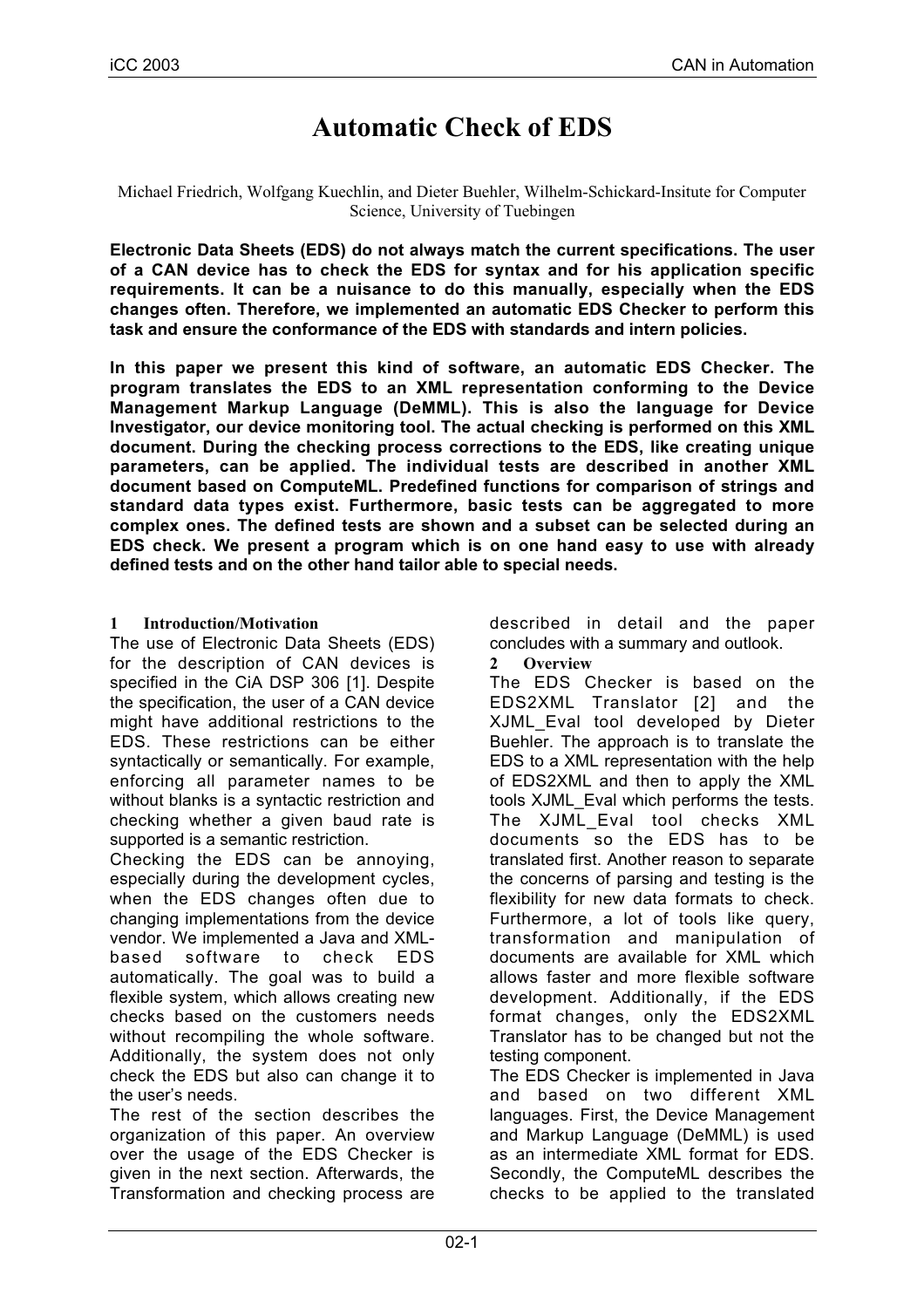EDS. These languages are described in detail later on (cf. Chapter 3 and 4). Because the EDS can be corrected while tested, it must be translated back from its XML-representation to EDS. The different steps and intermediate formats are outlined in Figure 1.



Figure 1: The EDS processing scheme beginning with the original EDS at bottom left.

The types of the predefined checks are nearly unlimited as the EDS Checker can easily be extended with new tests written in Java. A lot of tests are already available in the actual system among these are boolean computations which evaluate to true or false, string manipulations and test, numeric computations, and more. Further details of defining test cases are described in Chapter 4.4.

The EDS Checker has simple graphical user interface (GUI) (cf. Figure 2) which allows the user to check EDS or DeMML documents and to translate between these two formats. The progress and all errors are displayed in the main window. For example, any entry in the EDS which does not conform to the specification is ignored in the translation and displayed here. Choosing the *Check EDS file* button lets the user chose a file and then, a list of available checks is displayed (cf. Figure

3). This list contains all tests previously defined in the EDS Checkers ComputeML file. Among these are tests, if certain baud rates or other features are available. Other tests are more complex like unique or blank free parameter names.

The user commits the dialog after selecting the desired tests. The tests are then applied to the transformed EDS and the results are displayed in a standard browser window (cf. Figure 4). Because of potential corrections to the EDS, it has to be saved again and therefore, a save dialog pops up.

| ® Eds2Xml          |                  |                       |  |
|--------------------|------------------|-----------------------|--|
|                    |                  |                       |  |
|                    |                  |                       |  |
|                    |                  |                       |  |
| Translate to DeMML | Translate to EDS | Insert EDS into DeMML |  |

Figure 2: The GUI of the EDS checker.

| 恐 Configure Checks                                                                          |
|---------------------------------------------------------------------------------------------|
| Checks whether all Parameter Name Attributes are blank free and fixes this, if not.         |
| ○ Checks whether all Parameter Name Attributes are unique and fixes this, if not.           |
| $\triangledown$ Checks all Elements and Attributes for blanks and fixes this, if necessary. |
| Ⅳ Rechecks all Elements and Attributes for blanks                                           |
| $\triangledown$ Checks whether all Parameter Name Attributes are blank free (without fix).  |
| ○ Checks whether all Parameter Name Attributes are unique (without fix).                    |
| $\nabla$ 10 kbaud is available                                                              |
| $\nabla$ 20 kbaud is available                                                              |
| $\triangledown$ 50 kbaud is available                                                       |
| $\nabla$ 100 kbaud is available                                                             |
| $\triangledown$ 125 kbaud is available                                                      |
| $\nabla$ 250 kbaud is available                                                             |
| <b>▽</b> 500 kbaud is available                                                             |
| $\nabla$ 800 kbaud is available                                                             |
| $\triangledown$ 1000 kbaud is available                                                     |
| <b>▽</b> Check SYNC Object                                                                  |
| <b>V</b> Check TIME STAMP Object                                                            |
| IV Check EMERGENCY Object                                                                   |
| $\triangledown$ Check PD01 TX                                                               |
| $\nabla$ Check PDO1 RX                                                                      |
| $\triangledown$ Check PDO2 TX                                                               |
| $\triangledown$ Check PDO2 RX                                                               |
| $\nabla$ Check PD03 TX                                                                      |
| $\nabla$ Check PD03 RX                                                                      |
| $\nabla$ Check PDO4 TX                                                                      |
| $\nabla$ Check PDO4 RX                                                                      |
| <b>V</b> Check DEFAULR SDO TX                                                               |
| Check DEFAULR SDO RX                                                                        |
| OK<br>Cancel                                                                                |
|                                                                                             |

Figure 3: The list of currently defined checks.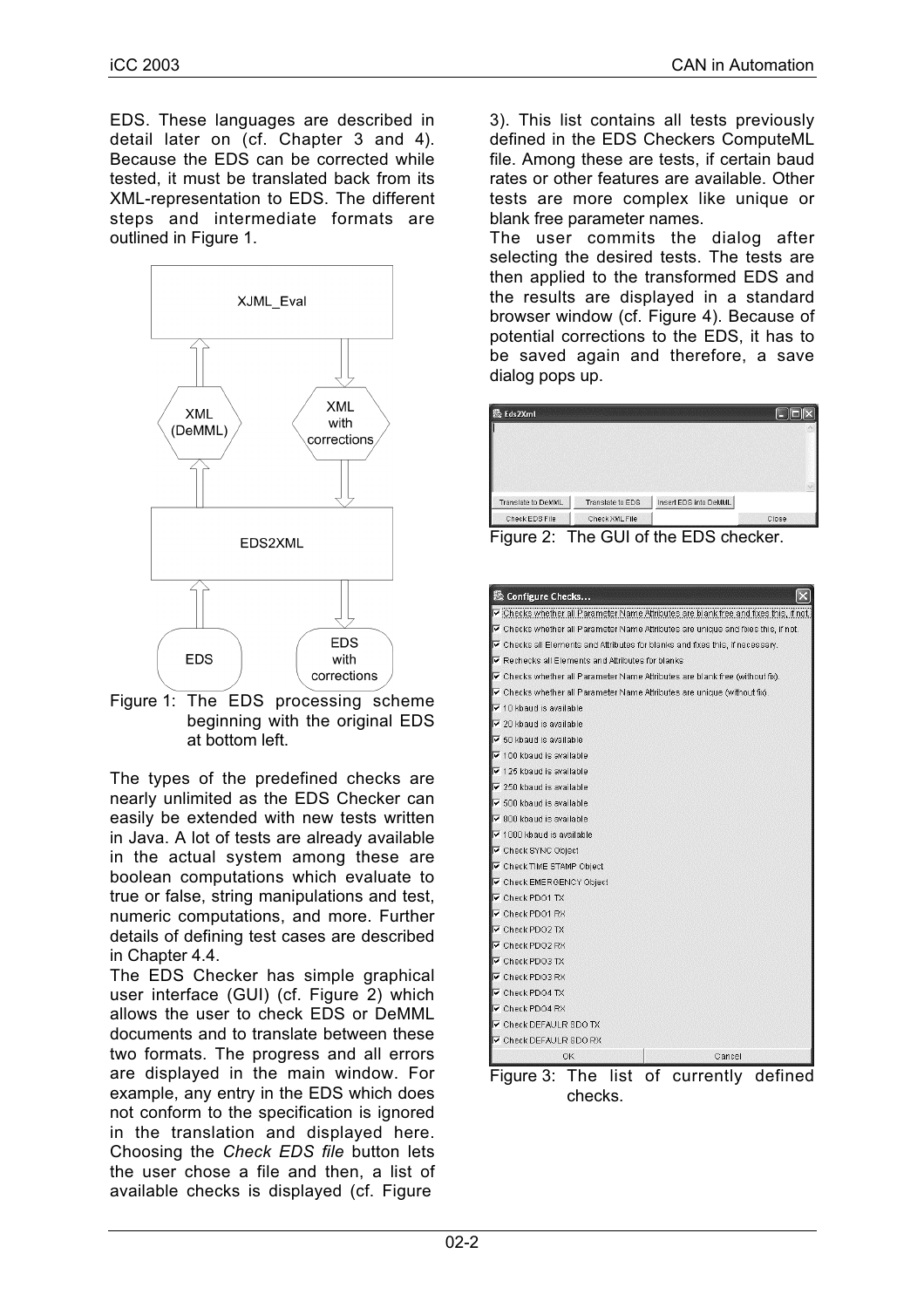| Datei<br>Bearbeiten | Ansicht<br>Favoriten<br>Extras<br>?                                                       |                       |  |
|---------------------|-------------------------------------------------------------------------------------------|-----------------------|--|
| ID                  | <b>Description</b>                                                                        | <b>Message Result</b> |  |
| C1                  | Checks whether all Parameter<br>Name Attributes are blank<br>free and fixes this, if not. | false                 |  |
| C <sub>2</sub>      | Checks whether all Parameter<br>Name Attributes are unique<br>and fixes this, if not.     | <b>false</b>          |  |
| C2b                 | Checks all Elements and<br>Attributes for blanks and fixes false<br>this, if necessary.   |                       |  |
| C2c                 | Rechecks all Elements and<br>Attributes for blanks                                        | true                  |  |
| C <sub>3</sub>      | Checks whether all Parameter<br>Name Attributes are blank<br>free (without fix).          | true                  |  |
| C <sub>4</sub>      | Checks whether all Parameter<br>Name Attributes are unique<br>(without fix).              | true.                 |  |
| BAUD10              | 10 kbaud is available.                                                                    | false                 |  |
| BAIID20             | 20 khaud is available.                                                                    | true                  |  |
| BAUD50              | 50 kbaud is available                                                                     | false                 |  |
| BAUD100             | 100 kbaud is available                                                                    | false                 |  |
| BAUD125             | 125 kbaud is available                                                                    | true.                 |  |
| Fertig              | Lokales Intranet                                                                          |                       |  |

Figure 4: The results are displayed as HTML in the host system's standard WWW-browser.

## **3 DeMML**

The Device Management and Markup Language (DeMML) is a universal data format for the representation of devices and groups of devices. It is based on the CANopen Markup Language (CoML) [2] but extends it as it can also store a device configuration and is not restricted to CANopen devices. These features make DeMML more powerful than needed here. Nevertheless, it covers all elements of an EDS. A sample DeMML fragment is illustrated in Listing 1.

```
<?xml version="1.0" encoding="UTF-8"?>
<CANopenDevice>
 <Device DeviceId="4711">
   <FileInfo CreatedBy="XY GmbH"
     CreationDate="05-21-96"
     CreationTime="07:00AM"
     Description="EDS for ABC Device"
     FileRevision="4"
     FileVersion="2"
     FileName="abc.eds"/>
   <DeviceInfo>
     <Vendor Name="XY" VendorId="0"/>
     <Product Name="ABC"
       Revision="1"
       ProductId="0"
       Version="1"/>
```

| <parameters></parameters>                                |  |
|----------------------------------------------------------|--|
| <supporteddatatypes></supporteddatatypes>                |  |
| <supporteddatatype< td=""><td></td></supporteddatatype<> |  |
| DataTypeId="0x0004"/>                                    |  |
| <supporteddatatype< td=""><td></td></supporteddatatype<> |  |
| DataTypeId="0x0005"/>                                    |  |
| <supporteddatatype< td=""><td></td></supporteddatatype<> |  |
| DataTypeId="0x0006"/>                                    |  |
| <supporteddatatype< td=""><td></td></supporteddatatype<> |  |
| DataTypeId="0x0008"/>                                    |  |
|                                                          |  |
| <parametercategory< td=""><td></td></parametercategory<> |  |
| Name="MandatoryObjects">                                 |  |
| <parameter< td=""><td></td></parameter<>                 |  |
| Name="Device Type"                                       |  |
| DataType="7"                                             |  |
| AccessType="ro"                                          |  |
| ParameterId="1000,0">                                    |  |
| <defaultvalue></defaultvalue>                            |  |
| 0x30191                                                  |  |
|                                                          |  |
| <parameterext< td=""><td></td></parameterext<>           |  |
| Index="1000"                                             |  |
| Subindex="0"                                             |  |
| PDOMapping="0"                                           |  |
| ObjectType="7"/>                                         |  |
|                                                          |  |
|                                                          |  |
|                                                          |  |
| <parametercategory< td=""><td></td></parametercategory<> |  |
| Name="OptionalObjects">                                  |  |
| <parameter< td=""><td></td></parameter<>                 |  |
| Name="Manufacturer Status                                |  |
| Register"                                                |  |
| DataType="7"                                             |  |
| AccessType="ro"                                          |  |
| ParameterId="1002,0">                                    |  |
|                                                          |  |
|                                                          |  |
|                                                          |  |

Listing 1: A fragment of a sample XML document

The EDS Checker gets its input for the tests from this document.

# **4 XJML\_Eval**

This component performs the actual checks on the transformed EDS. The provided ComputeML document contains the definitions of the tests. Each test consists of a selection of parameters and one or more function calls. The results of the evaluations are entered into a copy of this document and finally transformed with a XML Transformation into a HTML file containing the human-readable results. For an illustration of XJML\_Eval and its inand outputs, see Figure 5.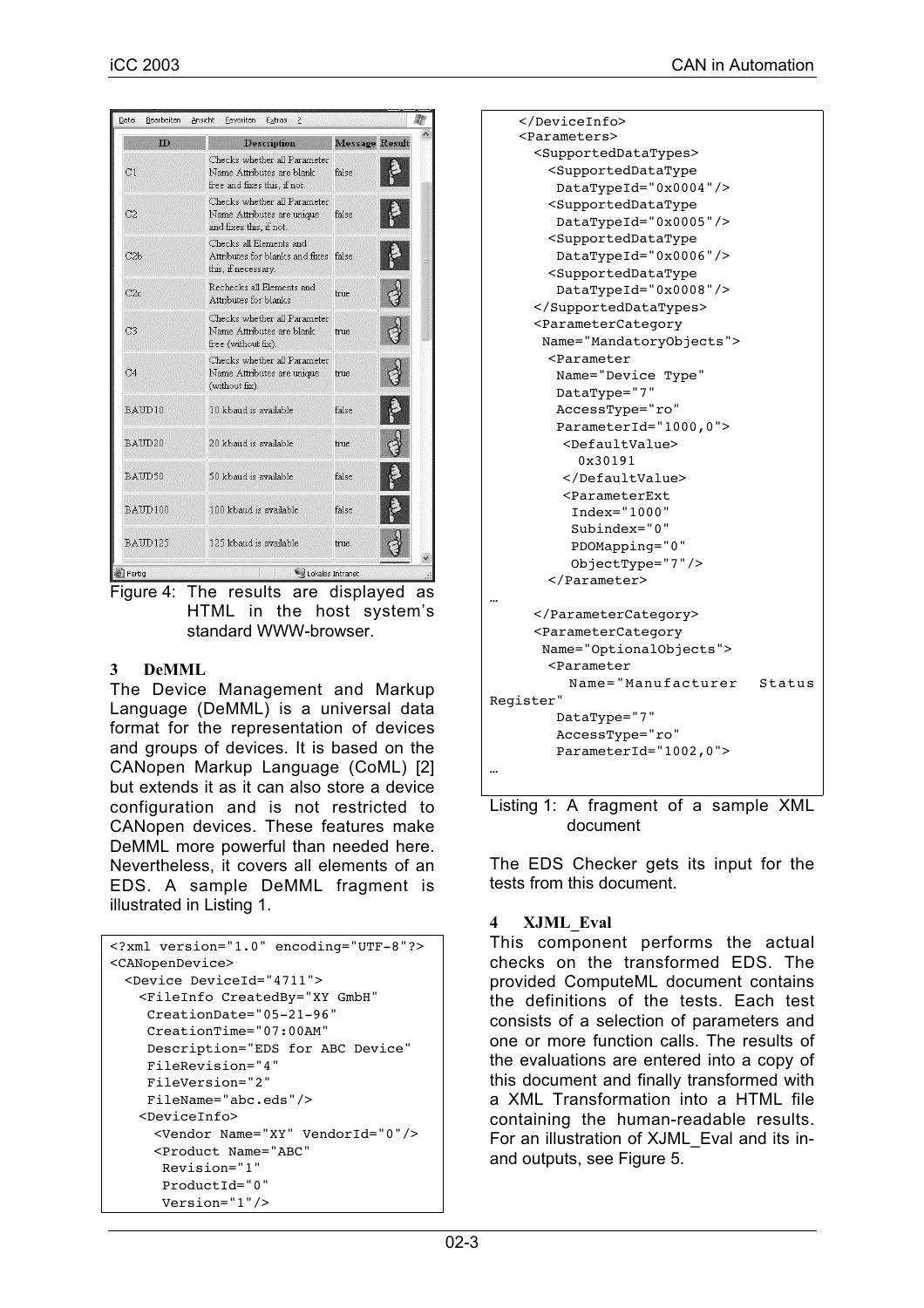# 4.1 Function calls

The XJML\_Eval component uses Java functions to evaluate the test results. Given the full control of a programming language, all computations with the input parameters are possible. There are no restrictions for the functions beside their class being accessible. Even database requests are feasible, for example to compare with stored values. As depicted in Listing 2, the test functions are programmed straight forward.

|  |                          | public static boolean And (Boolean b1,                    |
|--|--------------------------|-----------------------------------------------------------|
|  |                          | Boolean b2)                                               |
|  |                          |                                                           |
|  | return bl.booleanValue() |                                                           |
|  | $& k$ b2.booleanValue(); |                                                           |
|  |                          |                                                           |
|  |                          | $\mathbf{r} \cdot \mathbf{r}$ . The state of $\mathbf{r}$ |

#### Listing 2: The logical AND computation in Java.

The test functions are loaded dynamically from the resource specified within the test definition. They can be loaded from the local hard disk or over the Internet from a Web-server. The latter way supports the collaboration of device vendor and customer, as the tests can be easily supplied by either side for the other to use. Test functions get their input from either selections as described in the following chapter or the input can be a result of an

other function. Hence, complex tests can be built out of simple test functions without programming in Java by only describing them in XML.

4.2 Selections

The test functions need input parameters which can be evaluated. As mentioned above, the foundation for the tests is the DeMML document. Therefore, XJML\_Eval has to extract specific parts of it and pass them to the functions. The selection is performed with the help of XPath, which is another XML tool. XPath allows arbitrary queries in an XML document. More precisely, it is a query over the hierarchy of XML elements in a document. Elements and Attributes can be used as constraints and also wildcards are allowed. For example, the vendor name of a device is of interest. In Listing 1, the vendor name is "XY" and the path in the hierarchy is

*CANopenDevice/Device/DeviceInfo/Vendo r/@Name* which is also the query string. Note that the "@" denotes the access to an attribute of an element, here in the *Vendor* element. The same query result could be achieved by the search string *//Vendor/@Name*. The double-slash // is a wildcard for any sequence of elements from the root to the vendor element which can only occur once.



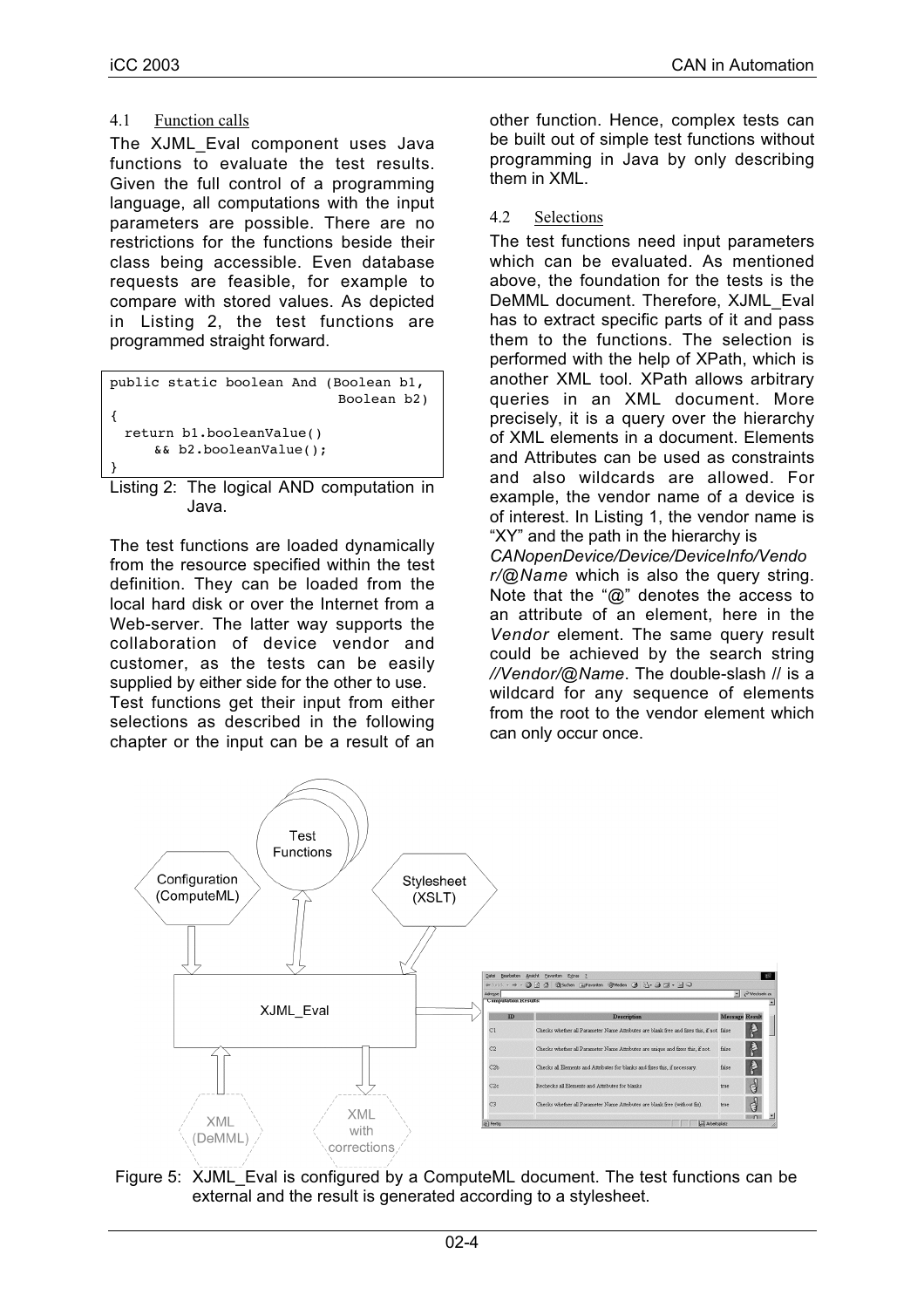The result set of a query can contain several items which are passed to the test function as parameter. If a function is defined only for single parameters, care must be taken that the query will never have a result set with more than one element.

# 4.3 Wrapping

The results of a query must be wrapped in Java objects to pass them to the test function. The wrapping is supported by type information stored together with the query string in the ComputeML document. The EDS Checker permits the use of any kind of parameter types as long as a java implementation exists which can construct such an object based on the query result. It is therefore responsible for parsing query results.

The wrapping is vital for the EDS Checker to choose the correct function as the object oriented concept of overloading functions is permitted. Multiple functions can have the same name as long a s they can be distinguished by their parameter's types.

## 4.4 Predefined Test Functions

In this chapter, we analyse a defined a test function to show how new tests can be constructed. The example checks if a

SYNC object is present and has a given value (Listing 3). First of all it is a boolean computation, as the result is either true or false. The description in the second line is important as it is displayed in the test selection dialog (Figure 3) and after the processing with the results (Figure 4).

The example is a nested test function because we first have to check whether the entry exists, and if it exists, if the value is correct. At first, the existence of this entry is checked (lines 3 to 12) with the boolean computation *Equal*. This test function takes two parameters of equal type *String*. The first parameter is the result of a XPath-query and the second one is a fixed empty string. Therefore, we check if the result of the query is an empty string. In this case, the function evaluates to true and the outer boolean computation (logical OR) also returns true. Otherwise, if the entry exists, it has to be tested for equality with the given value (lines 13 to 24). The same function is used but with a different parameter type. Thus, overloading is permitted with test functions.

# 4.5 Result processing

During the processing of the tests, all intermediate and final results are stored in a copy of the ComputeML document

| 1 <booleancomputation id="SYNC" method="0r"></booleancomputation>                                              |
|----------------------------------------------------------------------------------------------------------------|
| <description>Check SYNC Object</description><br>2                                                              |
| <booleancomputation id="Check Existence" method="Equal"><br/>3</booleancomputation>                            |
| <predefinedparam array="no" description="DefaultValue of COP-ID SYNC" type="String"><br/>4</predefinedparam>   |
| <value type="XPath"><br/>5</value>                                                                             |
| //Parameter/ParameterExt[@Index="1005"]/ancestor::Parameter/DefaultValue/text()<br>6                           |
| $\langle$ /Value><br>7                                                                                         |
| <br>8                                                                                                          |
| 9<br><predefinedparam array="no" type="String"></predefinedparam>                                              |
| <value type="Fixed"></value><br>10                                                                             |
| <br>11                                                                                                         |
| 12<br>                                                                                                         |
| <booleancomputation id="ID SYNC" method="Equal"><br/>13</booleancomputation>                                   |
| <predefinedparam array="no" description="DefaultValue of COP-ID SYNC" type="Integer"><br/>14</predefinedparam> |
| <value type="XPath"><br/>15</value>                                                                            |
| //Parameter/ParameterExt[@Index="1005"]/ancestor::Parameter/DefaultValue/text()<br>16                          |
| $\langle$ /Value><br>17                                                                                        |
| <br>18                                                                                                         |
| <predefinedparam array="no" type="Integer"><br/>19</predefinedparam>                                           |
| <value type="Fixed"><br/>20</value>                                                                            |
| 21<br>128                                                                                                      |
| 22<br>$\langle$ /Value>                                                                                        |
| <br>23                                                                                                         |
| <br>24                                                                                                         |
| 25                                                                                                             |

#### Listing 3: A sample boolean computation